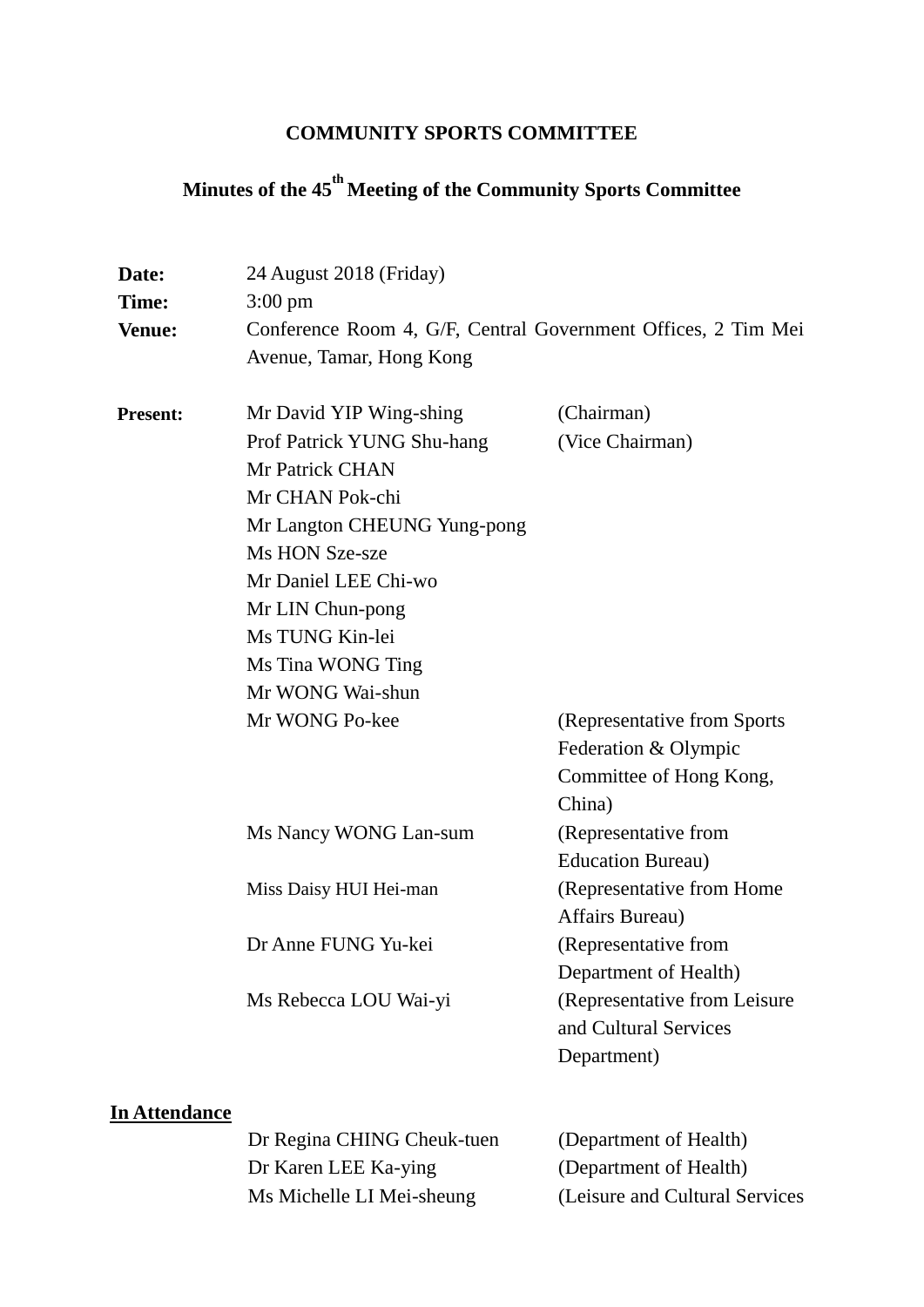|                         | Department)                     |
|-------------------------|---------------------------------|
| Ms Ida LEE Bik-sai      | (Leisure and Cultural Services) |
|                         | Department)                     |
| Ms Joanne FU Lai-chun   | (Leisure and Cultural Services) |
|                         | Department)                     |
| Mr SIU Yau-kwong        | (Leisure and Cultural Services) |
|                         | Department)                     |
| Ms Goldie SHING Lai-kam | (Leisure and Cultural Services) |
|                         | Department)                     |
| Ms Winnie LEE Fung-ming | (Leisure and Cultural Services) |
|                         | Department) (Secretary)         |
|                         |                                 |

#### **Absent with Apologies**

Mr CHEUNG Ki-tang Ms CHU Lai-ling Mr Arnold CHUNG Chi-lok Dr Alberto CRUZ Ms LEE Ching-nga Ms WAI Hoi-ying

#### **Opening Remarks**

The Chairman welcomed all Members and representatives of various government departments to the meeting. He welcomed Ms Ida LEE, Deputy Director of Leisure and Cultural Services (Leisure Services) of Leisure and Cultural Services Department (LCSD) who attended the meeting for the first time. He also welcomed Ms Regina CHING, Head of Surveillance and Epidemiology Branch of Centre for Health Protection of Department of Health (DH) and Dr Karen LEE, Senior Medical & Health Officer of DH who took part in the discussion of agenda item 3. The Chairman thanked former Member Mr Richard WONG, Assistant Director of Leisure and Cultural Services, for his contribution to the Community Sports Committee (CSC).

2. Ms Michelle LI, Director of Leisure and Cultural Services, extended her warmest congratulations to the Chairman Mr David YIP for receiving the Silver Bauhinia Star in 2018 in recognition of his commitment to serving and leading the Central and Western District Council, efforts in steering and promoting local sports, and active participation in the preparation of the Hong Kong Games. She also congratulated Prof Patrick YUNG and Mr CHAN Pok-chi on their appointments as Justice of the Peace, with thanks given to the former for his valuable advice and support for various major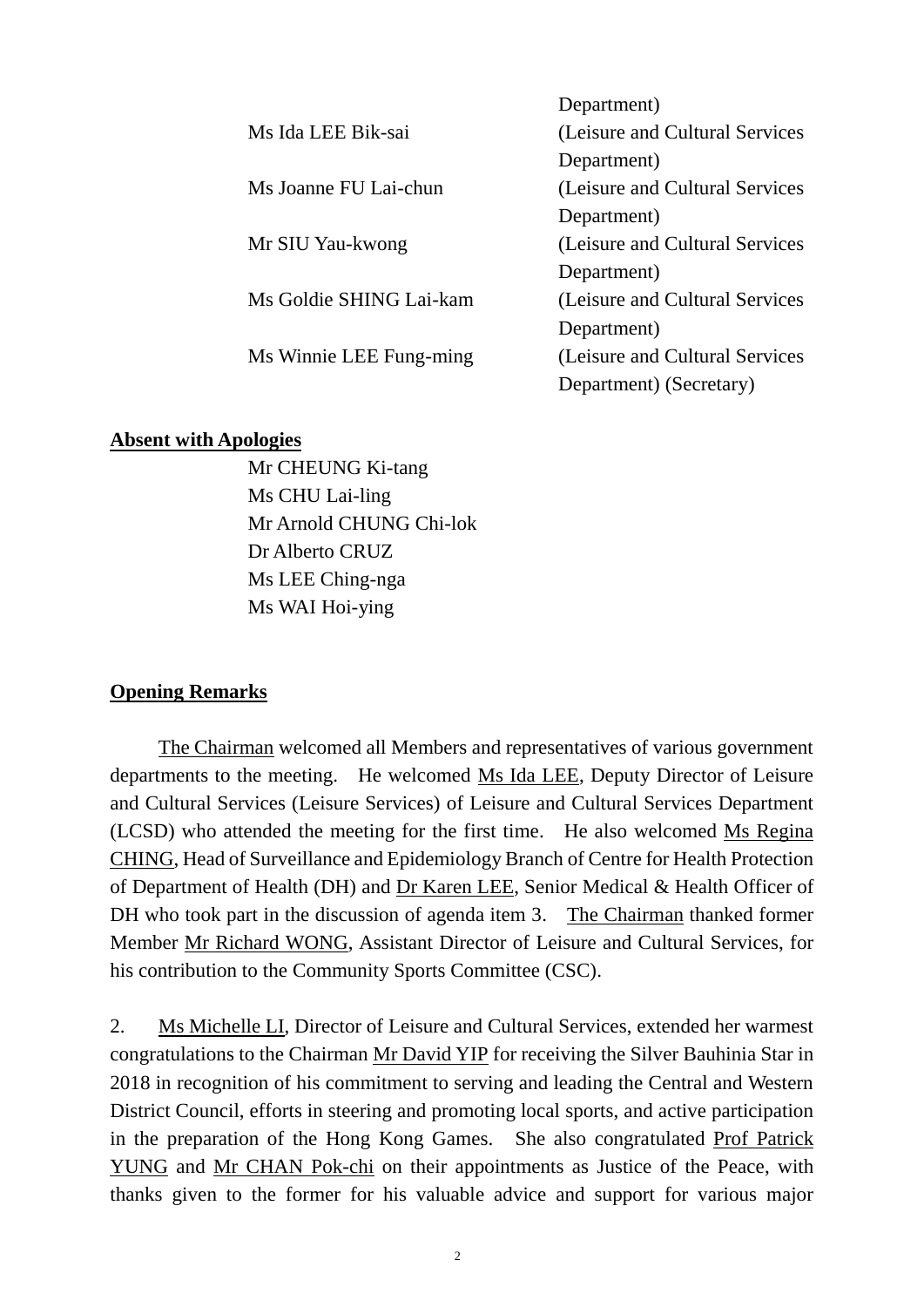competitions and sports science. She commended them for their long dedication and contribution to local sports development.

3. The Chairman thanked the Director for her congratulations and responded that he would continue to work with different stakeholders to promote the concept of Sport for All in the community.

## **Item 1: Confirmation of the Minutes of Last Meeting of the CSC**

4. The draft minutes of the 44th meeting had been emailed to Members for comment on 9 April 2018 by the Secretariat. No proposal for amendment had been received so far, and the minutes were noted by Members which were emailed to them on 10 May 2018. Since no further amendment was proposed at the meeting, the Chairman announced that the minutes of the 44th meeting were endorsed.

## **Item 2: Matters Arising**

5. The Chairman reported that there were no matters arising from the previous meeting and would move on to Item 3 "Strategy and Action Plan to Prevent and Control Non-communicable Diseases in Hong Kong" (CSC Paper 05/18).

# **Item 3: "Strategy and Action Plan to Prevent and Control Non-communicable Diseases in Hong Kong" (CSC Paper 05/18)**

6. The Chairman invited Dr Regina CHING to present CSC Paper 05/18 by Powerpoint.

7. Dr Regina CHING presented CSC Paper 05/18. Members' views on the paper and the department's responses were summarised as follows:

- (a) Mr Patrick CHAN said that dangerous drugs were not included as a health risk factor in the paper. Juvenile drug abuse imposed a heavy medical burden on our society. He would like to know why dangerous drugs were not covered in formulating the Strategy and Action Plan (the Plan).
- (b) Mr Daniel LEE believed that public education was a key to the effective prevention of non-communicable diseases (NCDs). He wanted to know if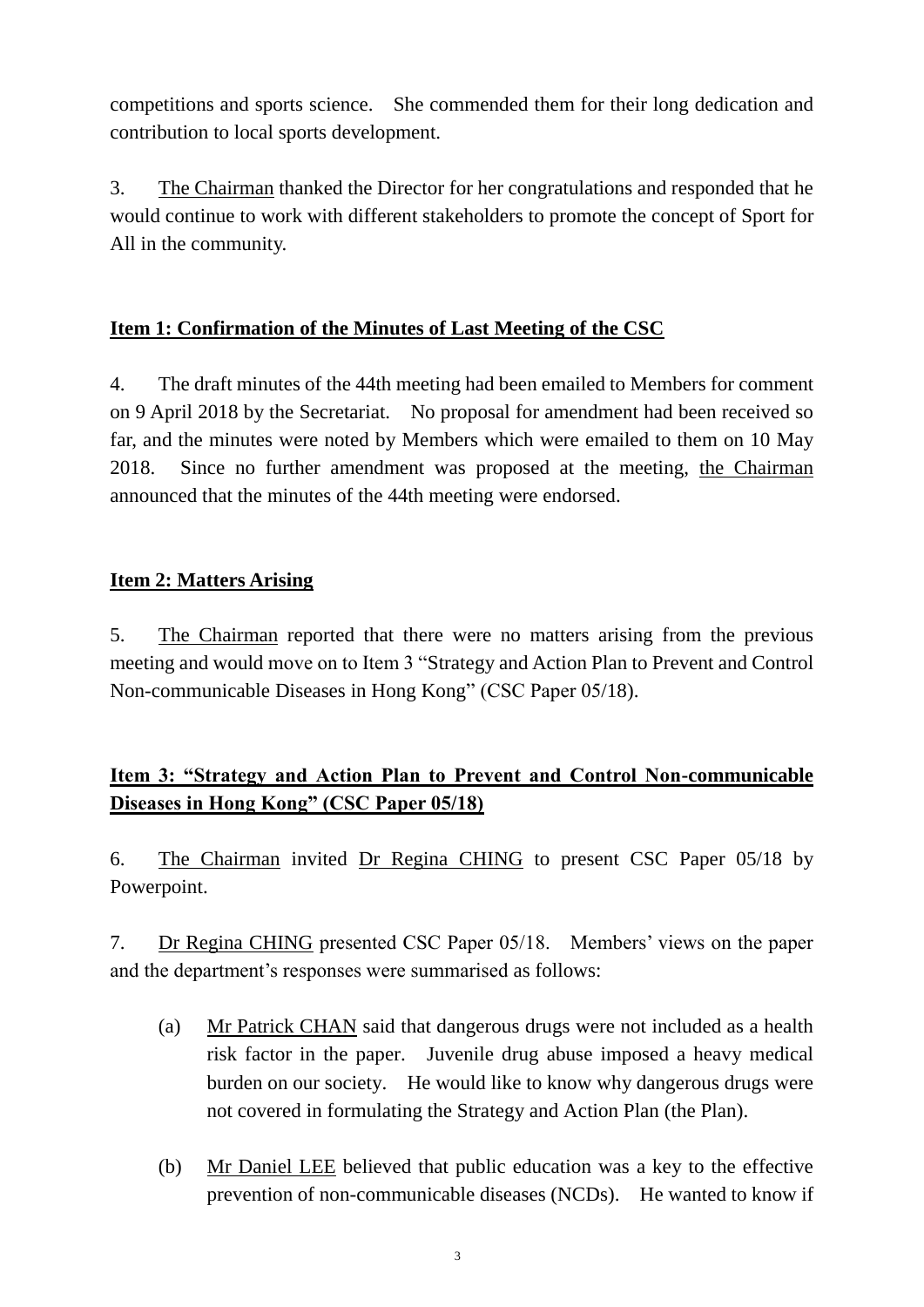subsidy could be provided through the Plan to universities for conducting researches on sports or promotion of physical activities. He said that universities could now generally apply for grants from the General Research Fund under the University Grants Committee, or the Health Care and Promotion Fund or the Health and Medical Research Fund under the Food and Health Bureau (FHB) for the relevant researches. With grants for such researches, universities could conduct in-depth research and analysis on the amount of physical activities of the public, and collect data that helped the Government to formulate policies encouraging the public to do more exercise, thereby achieving Target 3 of the Plan, i.e. reducing physical inactivity.

- (c) Mr LIN Chun-pong opined that the data shown in the Powerpoint could help school principals to explain the Plan and promote physical activities to students and parents. He asked if the Powerpoint file could be made available for use.
- (d) Dr Regina CHING thanked Members for their views. Her responses were summarised as follows:
	- (i) Formulated based on recommendations by the World Health Organisation, the Plan provided a strategic framework to prevent and control NCDs, with a focus on tackling the four major NCDs in Hong Kong, namely cardiovascular diseases, cancers, diabetes and chronic respiratory diseases. Risk factors outside the strategic framework such as drug abuse and other chronic diseases would be followed up appropriately by relevant bureaux and departments.
	- (ii) Currently, the Health Care and Promotion Fund and the Health and Medical Research Fund under the FHB accepted applications for funding for researches on promotion of health, which should include those on sports promotion. Universities might consider making enquiries and submitting applications to the FHB. (Post-meeting note: Relevant materials of applications for the Health and Medical Research Fund under the FHB were emailed to
	- (iii) Dr Regina CHING agreed to provide the Powerpoint file through the Secretariat to Members for reference. (Post-meeting note: The Powerpoint file was emailed to Members for

Members for reference on 5 September by the Secretariat.)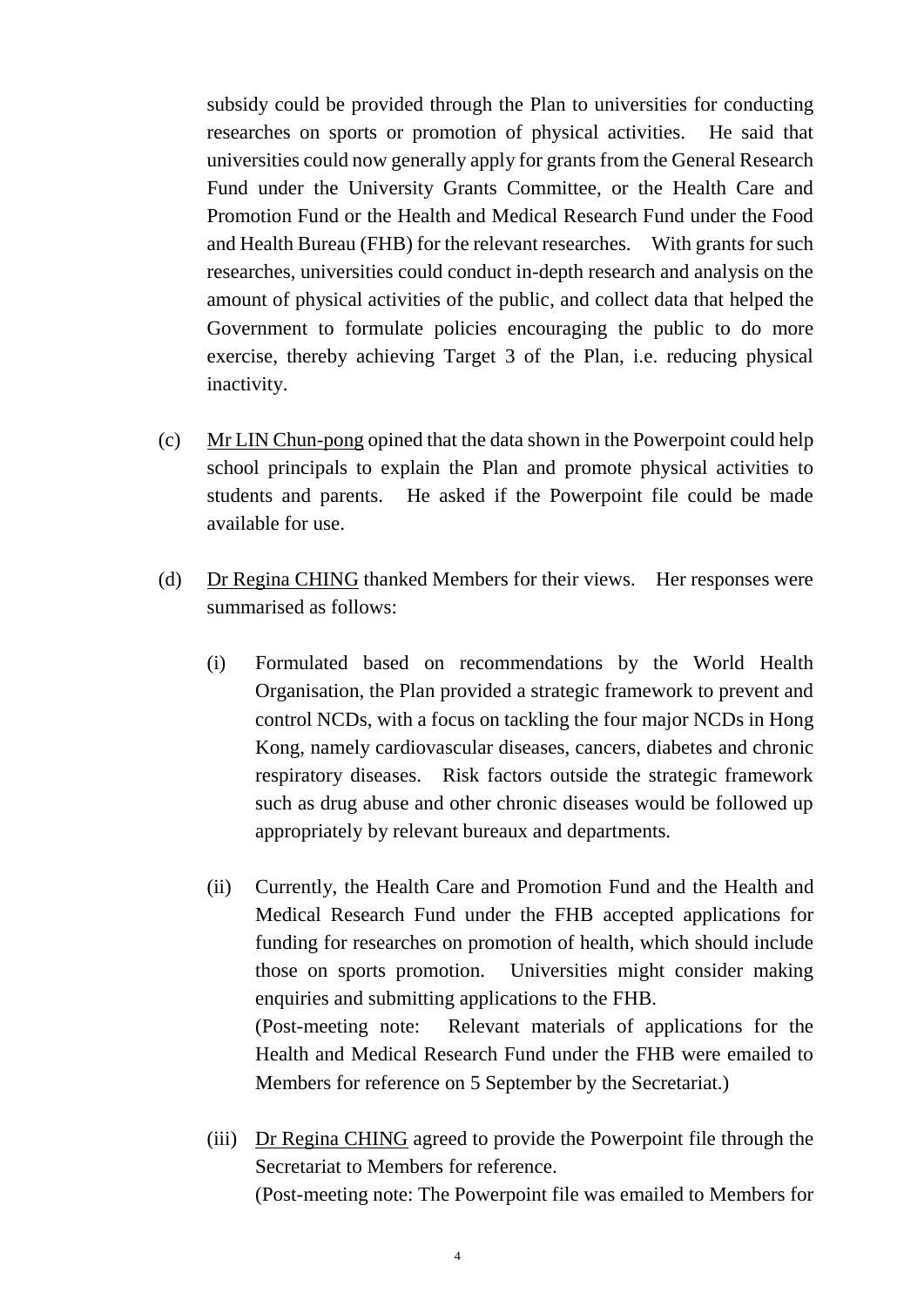reference on 5 September by the Secretariat).

(e) Ms Nancy WONG of the Education Bureau said that regarding funding for tertiary institutions to conduct research, the institutions might check with the Further Education Division or Higher Education Division for information, or try to apply for the Quality Education Fund (QEF). She said that universities might partner with schools to apply for funding from the QEF for conducting research. Meanwhile, schools might apply for funding from the QEF through fast and simple procedures for enhancement of campus facilities and equipment (such as construction of gym room), so as to cope with their needs to promote physical activities. Ms Nancy WONG agreed that universities' researches and reports on students' participation in physical activities would help parents and principals to better understand how more participation in physical activities could benefit students' results and mental health.

8. The Chairman thanked Members for their views and Dr Regina CHING for her reply. Should Members had other views, they could contact the DH after the meeting.

[Mr LIN Chun-pong, Dr Regina CHING and Dr Karen LEE left the conference room at this juncture.]

# **Item 4: Report of the 7th Hong Kong Games Organising Committee (CSC Paper 06/18)**

9. The Chairman advised that the 7th Hong Kong Games (HKG) would be held from 2018 to 2019. Its Organising Committee (OC) and Standing Committee (SC) were formed to effectively take forward the activities of the HKG. Meetings were held by the OC and SC in May and June respectively to formulate the activity plan for the 7th HKG. The Chairman invited Ms Joanne FU of the LCSD to present CSC Paper 06/18 by PowerPoint to report on the work progress of the 7th HKG.

10. Ms Joanne FU presented CSC Paper 06/18. Members' views and responses from the Department were summarised as follows:

(a) Mr WONG Wai-shun suggested that the preliminary rounds of the HKG might be held in different districts as far as possible to publicise the event extensively and promote participation by local residents. Noting that the role of football ambassador was assumed by football players from the Hong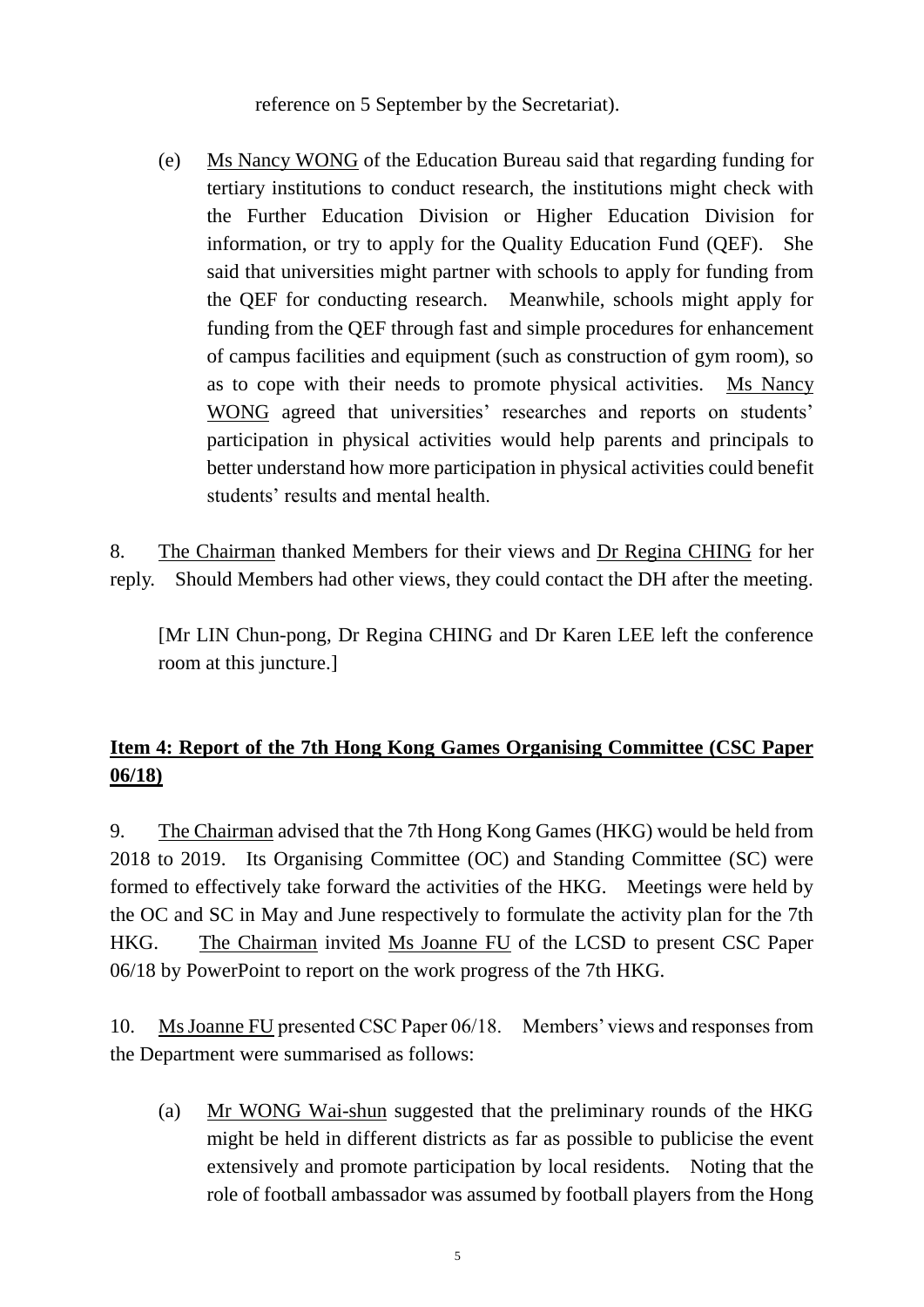Kong Premier League in the previous HKGs, he would like to know about the background of Mr Liu Yik-shing, the football ambassador for the 7th HKG.

- (b) Ms Joanne FU thanked Members for their views and responded as follows:
	- (i) The preliminary rounds of the HKG were already held in different districts as far as possible, such as at Yuen Long Sports Centre and Ping Shan Tin Shui Wai Sports Centre in Yuen Long district.
	- (ii) Mr Liu Yik-shing was a top-notch futsal player at present. He was awarded the MVP for the Nike Cup–Hong Kong Five 2014, and was nominated by the Hong Kong Football Association to be the football ambassador for the 7th HKG.

11. The Chairman thanked Members for their views and asked the Secretariat of the OC to follow up on the matters.

#### **Item 5: Any Other Business**

#### **Hong Kong and Shanghai Summer Sports Camp for Youth 2018**

12. The Chairman invited Mr SIU Yau-kwong of the LCSD to report on the Hong Kong and Shanghai Summer Sports Camp for Youth 2018 (the Camp) by PowerPoint.

13. Mr SIU Yau-kwong reported that the Camp was successfully held from 16 to 20 July in Baoshan, Shanghai. Mr Arnold CHUNG and Ms TUNG Kin-lei took up the roles as Head and Deputy Head of the delegation respectively and led the delegation for the Camp. The Camp was attended by 42 and 44 young athletes from Hong Kong and Shanghai respectively. This Camp featured sports exchange activities in badminton, basketball and table tennis, and training was conducted at Shanghai Baoshan No.2 Adolescent Amateur Sports School, Baoshan Secondary School, and Shanghai Cao Yanhua Table-tennis Training School respectively. Other exchange activities included joint training in relevant sports, friendly matches, and visits to historical spots. According to the 42 survey questionnaires collected from the Hong Kong participants, they were satisfied with the overall arrangements, especially the dates of activities, itinerary, and performance of accompanying staff. He thanked Mr Arnold CHUNG and Ms TUNG Kin-lei for spending valuable time to participate in the activity, and announced that the Camp would be held in Hong Kong next year.